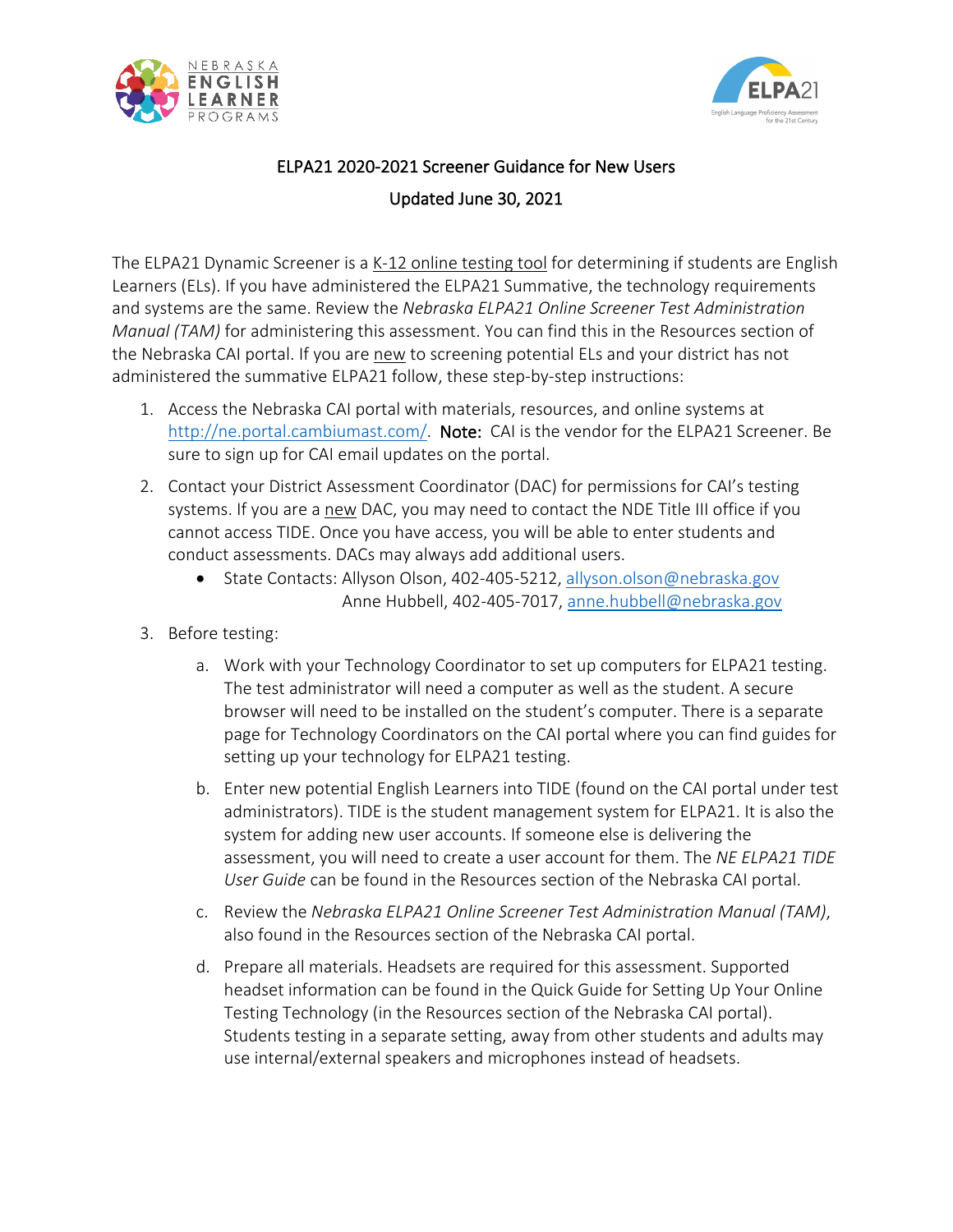



- e. Note: Short training modules for Screener administration can be found in the Resources sections of the CAI portal (under Training Modules). <https://ne.portal.cambiumast.com/resources>
- 4. During testing: Setting up the student in the Test Delivery System (TDS)
	- a. Once a student has been entered into TIDE, create a test session for the Screener based on their grade level. You can create a test session in the *Operational Test Administration,* found in the dropdown on the top left in TIDE or through the CAI portal. Passwords for TIDE, the Operational Test Administration, and the Reporting System are the same.

Screening Kindergarteners: There are two versions of the ELPA21 Screener for Kindergarten students. The versions are the same assessments but have different cuts based on the literacy levels of incoming Kindergartners. NDE recommends the following:

- For all Kindergarten round-ups (spring) and Kindergartners entering in the fall semester use the Future KG Screener.
- For current Kindergartners entering in the spring semester, use the KG Screener.
- b. Once a screener has been assigned, the screener assessment will be ready on the student's computer (as long as the Secure Browser has been downloaded).
- c. A Test Administrator (TA) will see a Session ID, the list of students, and approvals on their screen. In order for a student to start, a TA will need to approve the testing session.
- 5. During testing: Student begins testing
	- a. The TA should follow the general directions for administration in the *NE ELPA21 Online Screener Test Administration Manual.*
	- b. There are three segments of the screener:
		- i. Practice STEP 1: The first segment of the test is practice in which the TA will sit with the student one-on-one to determine the student's comfort the technology and format of the test. These items are not scored. At the end of the practice segment, the TA will help the student complete two speaking items.
			- When all Practice Step 1 questions are complete, the TA will answer a question that triggers whether or not the screener continues and another question about whether or not the student requires technological assistance for the test. If the student is comfortable with the technology, he or she may proceed on their own. If the student is struggling with the technology, the TA may